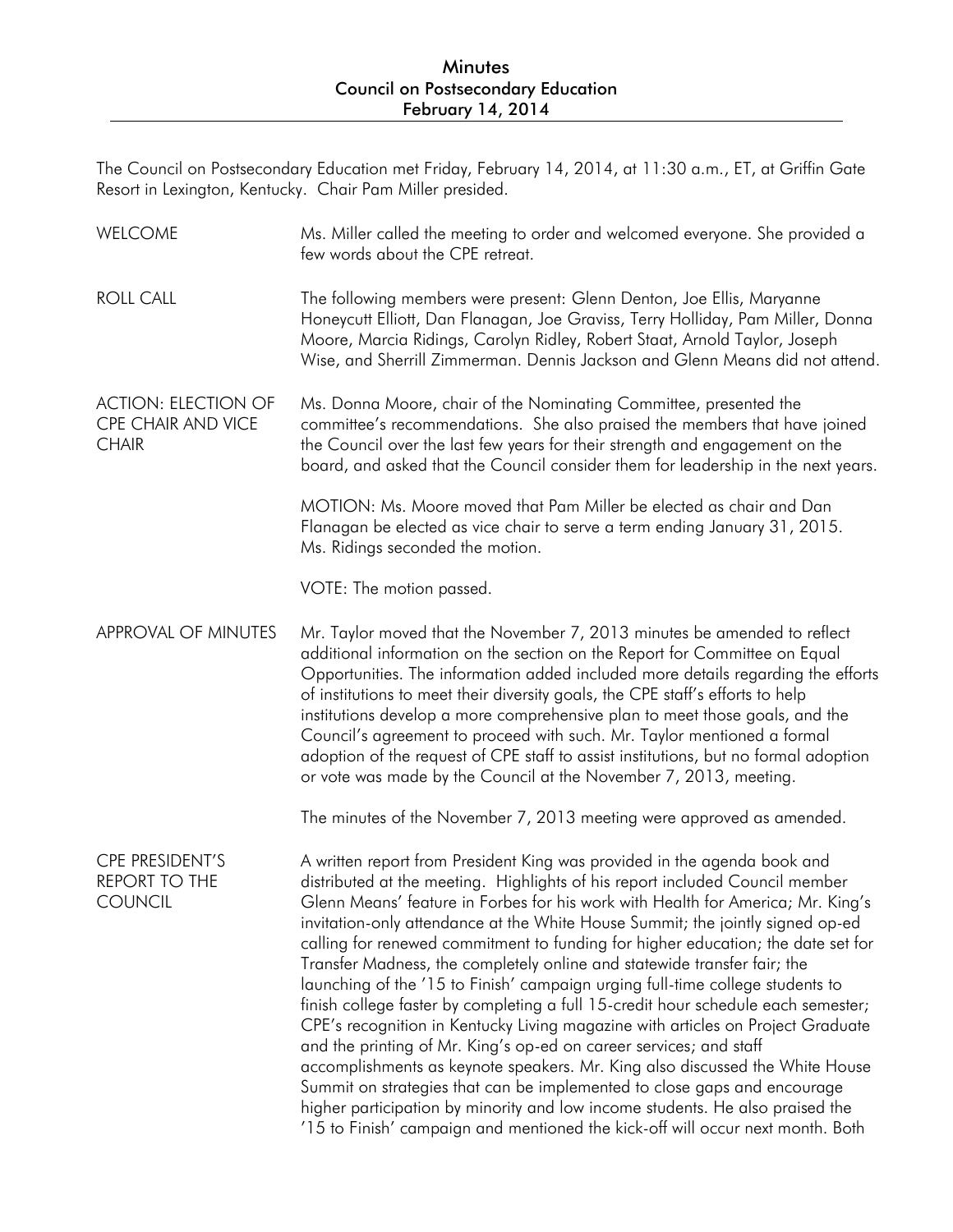| efforts are part of helping students get ready for college and assisting them once |  |
|------------------------------------------------------------------------------------|--|
| they begin.                                                                        |  |

COMMISSIONER OF EDUCATION REPORT Commissioner Holliday provided a written report in the agenda book. He discussed the \$44 million Race to the Top early learning challenge grant funds, and the first statewide results for kindergarten readiness. Less than half of Kentucky children are ready for kindergarten and the achievement gaps are very apparent at age four and five for minority children and children with special needs. Mr. Holliday also mentioned his support for the Governor's proposed budget increases for K-12 education, but also stated that he is extremely concerned about the deep cuts made to higher education and the Council on Postsecondary Education, and he is strongly advocating for additional revenue sources to be reinvested in higher education.

NEW ACADEMIC PROGRAMS Dr. Paul Blankenship presented the staff recommendation that the Council approve the Bachelor of Arts in Convergent Media and the Bachelor of Arts in Strategic Communication at Morehead State University; the Bachelor of Science in Radiologic Science and the Bachelor of Science in Respiratory Care at Northern Kentucky University; the Bachelor of Science in Information Communication Technology at the University of Kentucky; the Master of Fine Arts in Studio Art and Design at the University of Louisville; and the Bachelor of Arts in Criminology at Western Kentucky University.

> MOTION: Ms. Zimmerman moved that the Council approve the seven new academic programs as presented. Mr. Staat seconded the motion.

VOTE: The motion passed.

TUITION POLICY AND TIMELINE Dr. Bill Payne, CPE's associate vice president for budget and finance, and Mr. Scott Boelscher, CPE's senior associate for budget and finance, presented the staff's recommendation that the Council approve the attached Tuition and Mandatory Fee Policy and 2014-15 Tuition Setting Timeline that provide a framework for establishing public postsecondary tuition and fees for AY 2014- 15. Dr. Payne also discussed the progress of the Tuition Development Work Group, of which members were appointed by Chair Miller at the November 7, 2013, meeting. Mr. Denton, chair of the Tuition Development Work Group, praised the CPE staff for the data and work provided to the work group, and that the work group would recommend that the policy and timeline be approved.

> MOTION: Mr. Denton moved that the Council approve the Tuition and Mandatory Fee Policy and 2014-15 Tuition Setting Timeline. Dr. Ellis seconded the motion.

VOTE: The motion passed.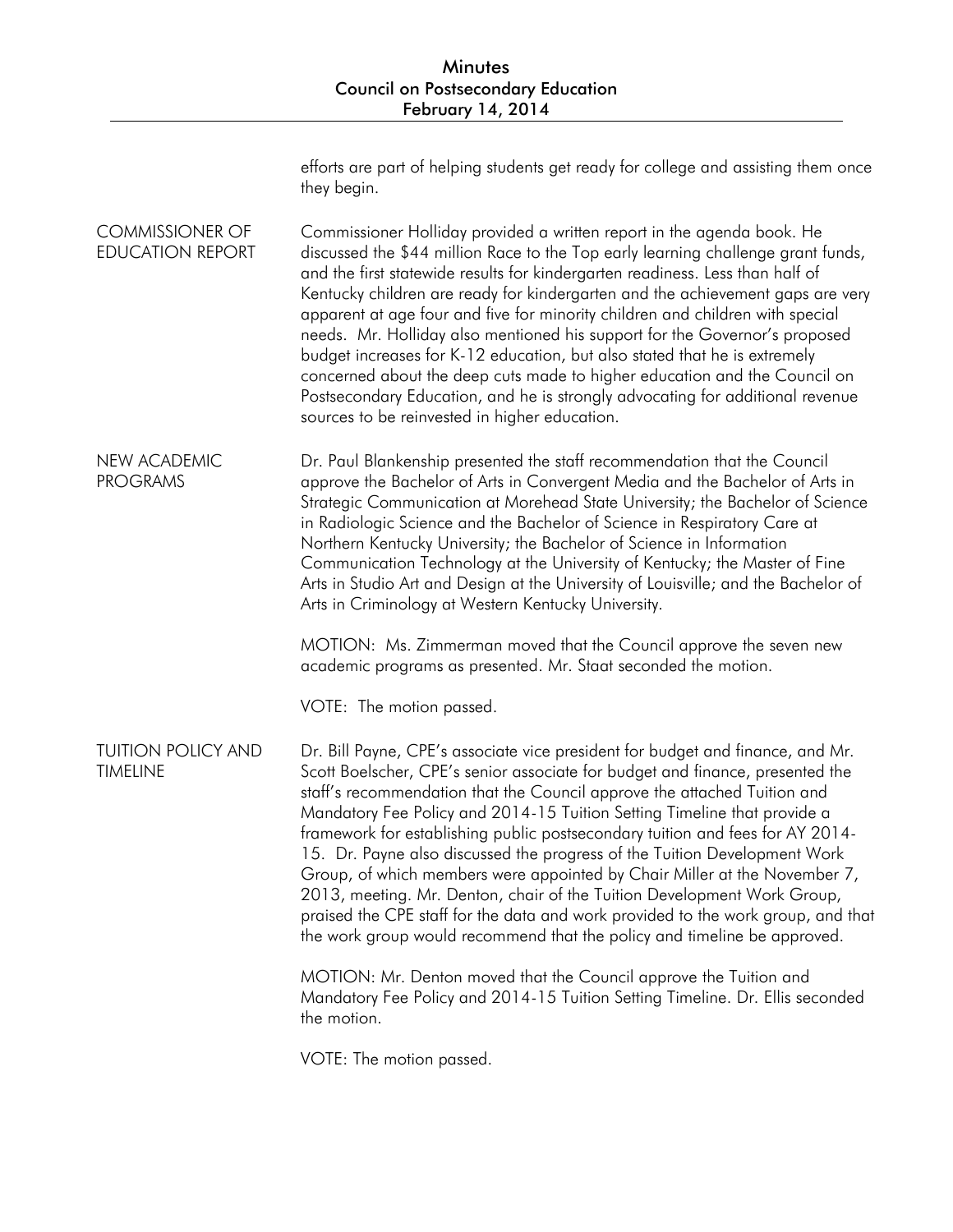| CAPITAL PROJECTS<br><b>REQUESTS</b>                                | Mr. Sherron Jackson, CPE's senior policy advisor, and Mr. Shaun McKiernan,<br>CPE's senior associate for budget and finance, presented the staff's<br>recommendation that the Council approve the request by the University of<br>Kentucky to construct the Football Training Facilities and Practice Field on the<br>main campus, and the request by the University of Louisville to renovate research<br>space and create a clean room for cardiac research activities in the Delia Baxter<br>Building at the Health Sciences Campus. Both projects are to be funded entirely<br>with private funds.<br>MOTION: Mr. Wise moved that the Council approve the capital project requests<br>by both the University of Kentucky and the University of Louisville as presented.<br>Mr. Flanagan seconded the motion.                                                                                               |
|--------------------------------------------------------------------|----------------------------------------------------------------------------------------------------------------------------------------------------------------------------------------------------------------------------------------------------------------------------------------------------------------------------------------------------------------------------------------------------------------------------------------------------------------------------------------------------------------------------------------------------------------------------------------------------------------------------------------------------------------------------------------------------------------------------------------------------------------------------------------------------------------------------------------------------------------------------------------------------------------|
|                                                                    | VOTE: The motion passed.                                                                                                                                                                                                                                                                                                                                                                                                                                                                                                                                                                                                                                                                                                                                                                                                                                                                                       |
| <b>COMMITTEE ON</b><br><b>EQUAL OPPORTUNITIES</b><br><b>REPORT</b> | Dr. Aaron Thompson, CPE's executive vice president, and Dr. Rana Johnson,<br>CPE's chief diversity officer, provided a report from the Committee on Equal<br>Opportunities. The report provided details on the 2014 Diversity Plan Assessment<br>Reports. The SREB Doctoral Scholars, graduates, and faculty were honored at the<br>January 28, 2014, meeting, and House Education Chair Derrick Graham was in<br>attendance. Dr. Thompson reported that the focus this year for the Chief<br>Academic Officers is closing gaps and cultural confidence, to create a proactive<br>and deep process to achieve those goals, and to create a productive longer-term<br>output. A kickoff of this effort will occur at the provost retreat in March. The<br>provosts will begin to evaluate how they can increase the likelihood of student<br>success as well as be represented on campus on an equitable level. |
| <b>COMMITTEE</b><br><b>APPOINTMENTS</b>                            | Ms. Miller appointed a steering committee to look at a new funding model for<br>the institutions. The following Council members were appointed to this<br>committee: Robert Staat, Arnold Taylor, and Pam Miller.                                                                                                                                                                                                                                                                                                                                                                                                                                                                                                                                                                                                                                                                                              |
|                                                                    | Ms. Miller appointed members to the Council's executive committee. The<br>membership of this committee consists of the Council chair and vice chair plus<br>three additional members appointed by the chair. The three appointed members<br>serve one-year terms, ending January 31 of each year. Ms. Miller appointed<br>Glenn Denton, Joe Graviss, and Marcia Ridings.                                                                                                                                                                                                                                                                                                                                                                                                                                                                                                                                       |
| <b>REPORTS FROM</b><br><b>INSTITUTIONS</b>                         | Reports from the institutions were provided in the agenda book.                                                                                                                                                                                                                                                                                                                                                                                                                                                                                                                                                                                                                                                                                                                                                                                                                                                |
| <b>RESOLUTION</b>                                                  | The Council presented a resolution honoring Representative Jim Callahan for his<br>dedication and service to postsecondary education in the Commonwealth of<br>Kentucky.                                                                                                                                                                                                                                                                                                                                                                                                                                                                                                                                                                                                                                                                                                                                       |
| <b>OTHER BUSINESS</b>                                              | Mr. Wise proposed a resolution to show budgetary support for the Kentucky<br>institutions. The resolution stated:                                                                                                                                                                                                                                                                                                                                                                                                                                                                                                                                                                                                                                                                                                                                                                                              |